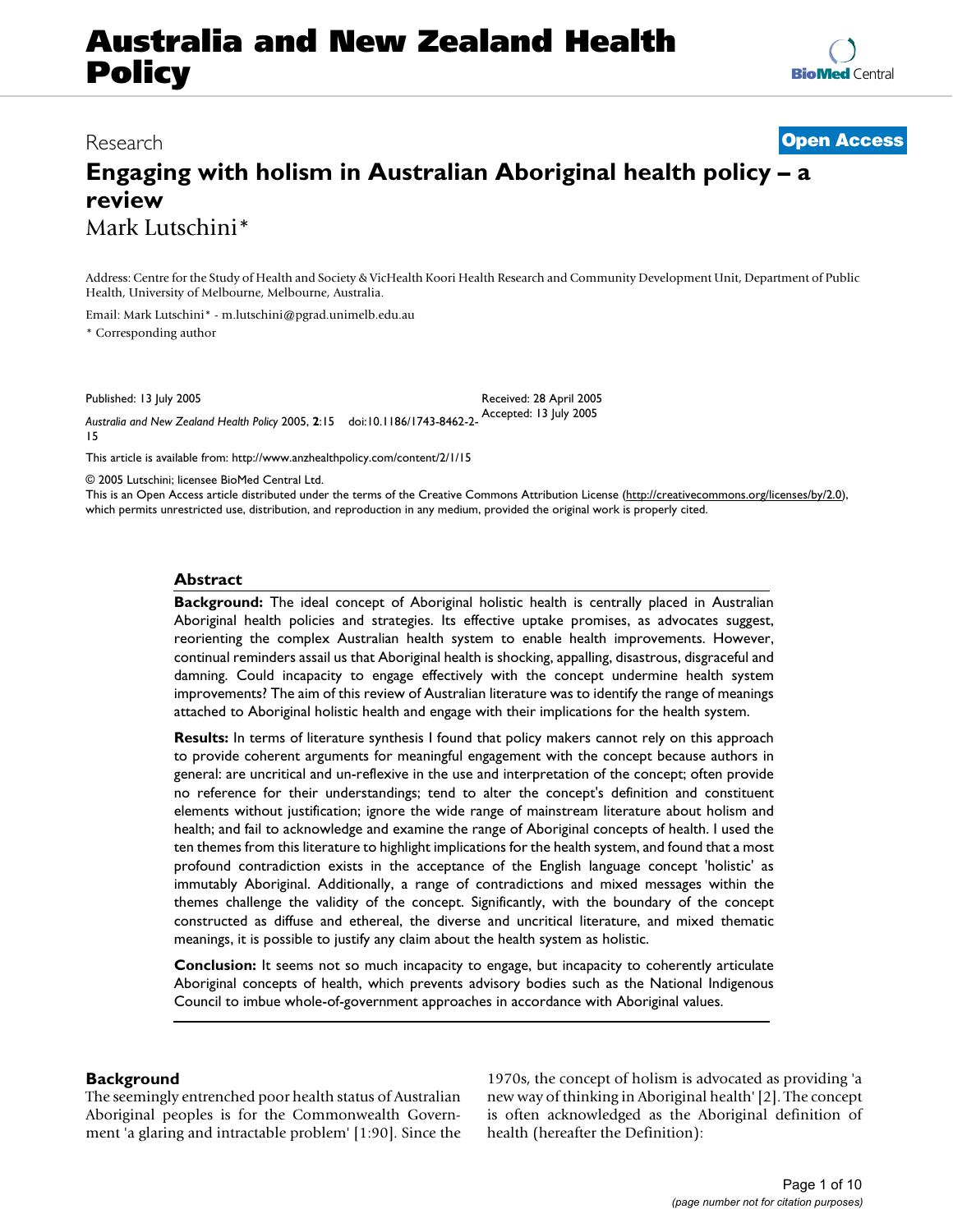Health is not just the physical well-being of the individual, but the social, emotional, and cultural well-being of the whole community. This is a whole-of-life view and it also includes the cyclical concept of life-death-life [3:ix]

However, beyond the Definition there is little detail as to the general and specific effects for the health system that acceptance of the concept implies. Therefore, in order to develop an improved knowledge base, a standard approach for policy makers is to perform or commission a literature review on a topic, and then distil the key themes and related meanings. Thus, a greater understanding may be achieved to enable more effective transfer of meanings into the complex Australian health policy environment. The genesis of this study began with a question often faced by policy makers: what is the holistic concept of Aboriginal health and how does it affect health policies, strategies, and programs? From a review of Australian Aboriginal health literature emerged ten themes that I use as focal points to highlight a number of conflicts and tensions complicating policy makers' effective engagement of Aboriginal holistic health.

# **Results**

### *Literature Characteristics*

Table 1 shows the diversity of the 153 publications detected (structure), with journal articles (28%) and reports (31%) constituting the bulk of publications (59%). In terms of publication origin, a total of 39% came from governments compared to 16% from Aboriginal organisations, followed by 15% from 'other' – publications with no explicit organisational affiliation. In terms of year of publication, the release of the National Aboriginal Health Strategy in 1989 is followed by a steady and rapid increase to peak at 74 publications in the period 2000–2002. The citation source is the explicit reference by the authors of their source of holistic, with 24% referring to the NAHS, 12% to 'other' sources such as Aboriginal reports and research, and 64% providing no source. The Definition was directly cited as the source of holistic in 12% of the publications.

# *Content and Thematic Analysis*

Table 2 shows the themes of Aboriginal holistic health. The number of times a theme occurred in the literature, as evident in the examples, are counted (n) and presented in ascending order.

#### *Elements of Aboriginal Holistic Health*

Table 3 shows the number of times (n) that authors stated constituent elements of the concept. The elements from the Definition were overall the most commonly stated (italicised), with other elements included (non-italicised) at a lower number.

**Table 1: Characteristics of the Health Professional Literature\***

| <b>Structure</b>          | n               | %       | Origin                     | n   | %       |
|---------------------------|-----------------|---------|----------------------------|-----|---------|
| Book                      | 6               |         | 4 Professional Association | 5   | 3       |
| Policy                    | 9               |         | 6 Research Centre          | 10  | 7       |
| Monograph                 | 10              |         | 7 Multi-institutional      | 15  | 10      |
| <b>Inquiry Submission</b> | 10              |         | 7 University               | 16  | 10      |
| <b>Health Strategy</b>    | 18              |         | 12 Other                   | 22  | 15      |
| Journal Article           | 43              |         | 28 Aboriginal Organisation | 24  | 16      |
| Report                    | 48              |         | 31 State Government        | 25  | 16      |
|                           |                 |         | Commonwealth Government    | 35  | 23      |
| Total                     |                 |         | 153 100 Total              |     | 153 100 |
| Year                      | n               | %       | <b>Citation Source</b>     | n   | ℅       |
| $1988 - 1990$             | ı               |         | I NAHS                     | 36  | 24      |
| 1991 – 1993               | 6               |         | 4 Other                    | 19  | 12      |
| 1994 – 1996               | 19              |         | 12 None                    | 98  | 64      |
| $1997 - 1999$             | 36              |         | 24 Total                   | 153 | 100     |
| $2000 - 2002$             | 74              | 48      |                            |     |         |
| $2003 - 2004$             | $\overline{14}$ |         | 9 NAHS Definition          | 18  | 12      |
| Unknown                   | 3               | 2       |                            |     |         |
| Total                     |                 | 153 100 |                            |     |         |

 $*$ n = number; % = percent of total; citation source refers to the referenced source of holistic.

## **Discussion**

There is no definitive source providing a comprehensive grounding framework to enable effective engagement with the concept of Aboriginal holistic health. Therefore, policy makers have to navigate and interpret a diverse health literature and assemble disparate messages into saleable policy options. In this discussion, I attempt to show how an examination of this literature raises a number of tensions underlying attempts to meaningfully transfer Aboriginal cultural concepts into health policy. This was a text-based study as access to and use of easily accessible published literature is a prime tool in a policy maker's kit. However, it is important to note that the study findings would be improved through interviews and the inclusion of unpublished literature and transcripts of speeches and presentations. Nevertheless, the outcomes of literature reviews are often the first point in establishing the conceptual framework of health policy, strategies and programs.

#### *Immutably Aboriginal?*

The literature conveys a strong sentiment that holism is embodied by Aboriginal people (Table 2), and therefore it was necessary to find and understand its original source. The Definition was apparently first written in 1974 by the National Aboriginal and Islander Health Organisation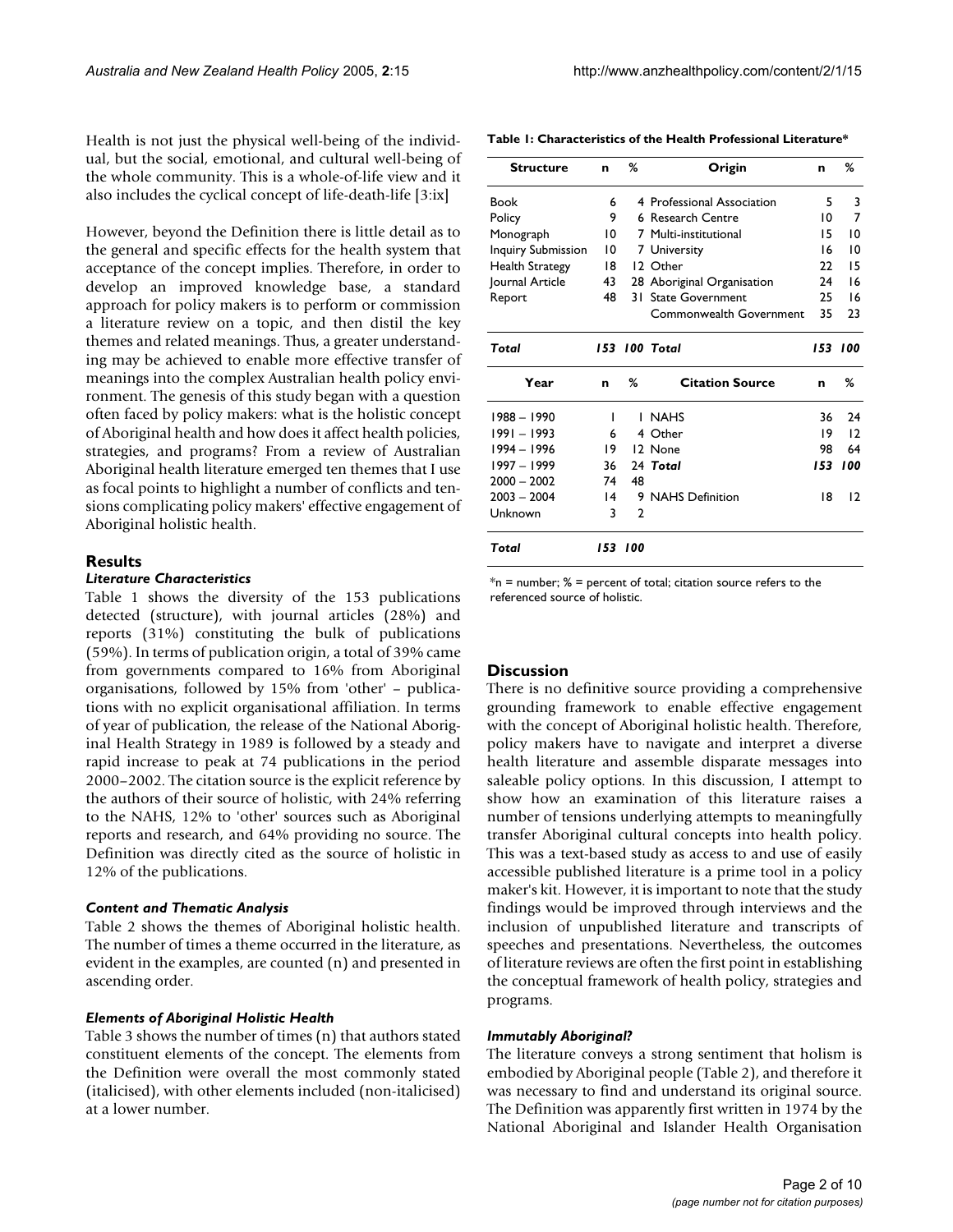### **Table 2: Thematic Boundaries Constructing Aboriginal Holistic Health\***

| <b>Theme</b>                                                                                                                                                                                                                                                                                                         | n               |
|----------------------------------------------------------------------------------------------------------------------------------------------------------------------------------------------------------------------------------------------------------------------------------------------------------------------|-----------------|
| <b>Problems with the Aboriginal holism</b><br>Examples: difficult to define; holistic health care compounds unrealistic expectations; holistic concept is used to distract health services<br>from their core business; and data definitions and standards not adequately developed to encompass holistic view.      | 9               |
| <b>Concept Confusion</b>                                                                                                                                                                                                                                                                                             | $\overline{17}$ |
| Examples: ecological model, WHO definition of health, primary health care, ethnomedicine, and social medicine.                                                                                                                                                                                                       |                 |
| <b>Consistent with Comprehensive Primary Health Care</b>                                                                                                                                                                                                                                                             | 26              |
| Examples: holistic comprehensive primary health care; CPHC is holistic; supports provision of CPHC; and holistic CPHC services.                                                                                                                                                                                      |                 |
| <b>Essential to Improved Health Status</b>                                                                                                                                                                                                                                                                           | 27              |
| Examples: it must be understood that when the harmony of these interrelations is disrupted, Aboriginal ill health will persist; improvement<br>of Aboriginal health depends upon more holistic systems; and a holistic approach to the delivery of services is essential to the<br>improvement of Aboriginal health. |                 |
| <b>Opposite of the Western, Biomedical Approach</b>                                                                                                                                                                                                                                                                  | 29              |
| Examples: holistic lifestyle opposite of European lifestyle; not built around specialities or body parts; in contrast to mind/body dichotomy<br>of biomedicine; and body parts programs conflict with principle of holistic health.                                                                                  |                 |
| <b>Exemplified in Aboriginal Community Controlled Health Services</b>                                                                                                                                                                                                                                                | 38              |
| Examples: Indigenous services insist on an holistic understanding; Aboriginal medical services incorporate an holistic approach; Aboriginal<br>community controlled health services take account of the holistic context of service delivery; and they deliver holistic primary health care.                         |                 |
| Mainstream Health System Failure                                                                                                                                                                                                                                                                                     | 39              |
| Examples: fragmentation of roles; lack of coordination; areas that affect health outside the health portfolio; and vertical and inflexible<br>programs.                                                                                                                                                              |                 |
| <b>Broad View of Health</b>                                                                                                                                                                                                                                                                                          | 42              |
| Examples: broader context of health; whole of life cycle; multi-faceted view of health; and encompass all aspects of life.                                                                                                                                                                                           |                 |
| <b>Embodied by Aboriginal People</b>                                                                                                                                                                                                                                                                                 | 59              |
| Examples: the holistic view of health traditionally held by Indigenous people; Aboriginal concepts of health are holistic; acceptance of<br>Aboriginal peoples' holistic view of health; and a holistic Aboriginal concept of health.                                                                                |                 |
| <b>Underpinning Philosophy of Health</b>                                                                                                                                                                                                                                                                             | 75              |
| Examples: Aboriginal holism should be an underlying principle and philosophy of policy, program development, service delivery, strategies,<br>and practice.                                                                                                                                                          |                 |
|                                                                                                                                                                                                                                                                                                                      |                 |

 $*$ n = number of instances a theme was evident in statements

(NAIHO, now the National Aboriginal Community Controlled Health Organisation, NACCHO), however I could not obtain Beaton's citation [5]. The 1989 National Aboriginal Health Strategy (NAHS) appeared as the next likely source. Since the release of the NAHS the explicit use of 'Aboriginal holistic health' in publications increased from 6 references in the period 1991–1993 to peak at 74 references during 2000–2002 (see citation source, Table 1).

In 24% of these publications, authors explicitly cite the NAHS as their source of holistic health (Table 1), in which it is mentioned twice – first on page 60 and the second much deeper in the document:

The Working Party has endorsed the need for a wholistic approach to improving Aboriginal health. This approach will encompass social, cultural, political, economic, environmental and physical factors, not all of which are easy to quantify. [3:219]

However, the NAHS did not provide a source for 'holistic', a practice repeated in 64% of the publications (Table 1). Additionally, the NAHS does not explicitly link 'holistic' and the Definition (which occurs on page x), although 12% of publications did (Table 1). Therefore, within the

Aboriginal health literature it is unclear from where 'holism' originated.

Furthermore, no publication in the Aboriginal health literature referred to the extensive non-Aboriginal literature on holistic health. Holism occurs in mainstream health documents such as the National Health Priority Action Areas [6], and the Victorian government's Municipal Public Health Planning Framework [7]. It is a popular keyword in the Australian Journal of Holistic Nursing; is a philosophy extending into the realm of medical doctors as 'alternative' or 'complementary' medicine [8-11]; and is advocated as underlying a 'new kind of GP' [12]. Neither these strategies nor two reviews of holism and health in the non-Aboriginal literature referenced or discussed Aboriginal perspectives [8,13].

Among the five 'reviews' about Aboriginal understandings of health, when using 'holistic' none investigated the root of the word [14-18]. This uncritical acceptance is mirrored in the only research project based on the concept [19,20]. However, the Oxford English Dictionary and the Barnhart Dictionary of Etymology stated that the terms holism and holistic were coined in 1926 by the biologist and former South African Prime Minister Jan Christiaan Smuts [21-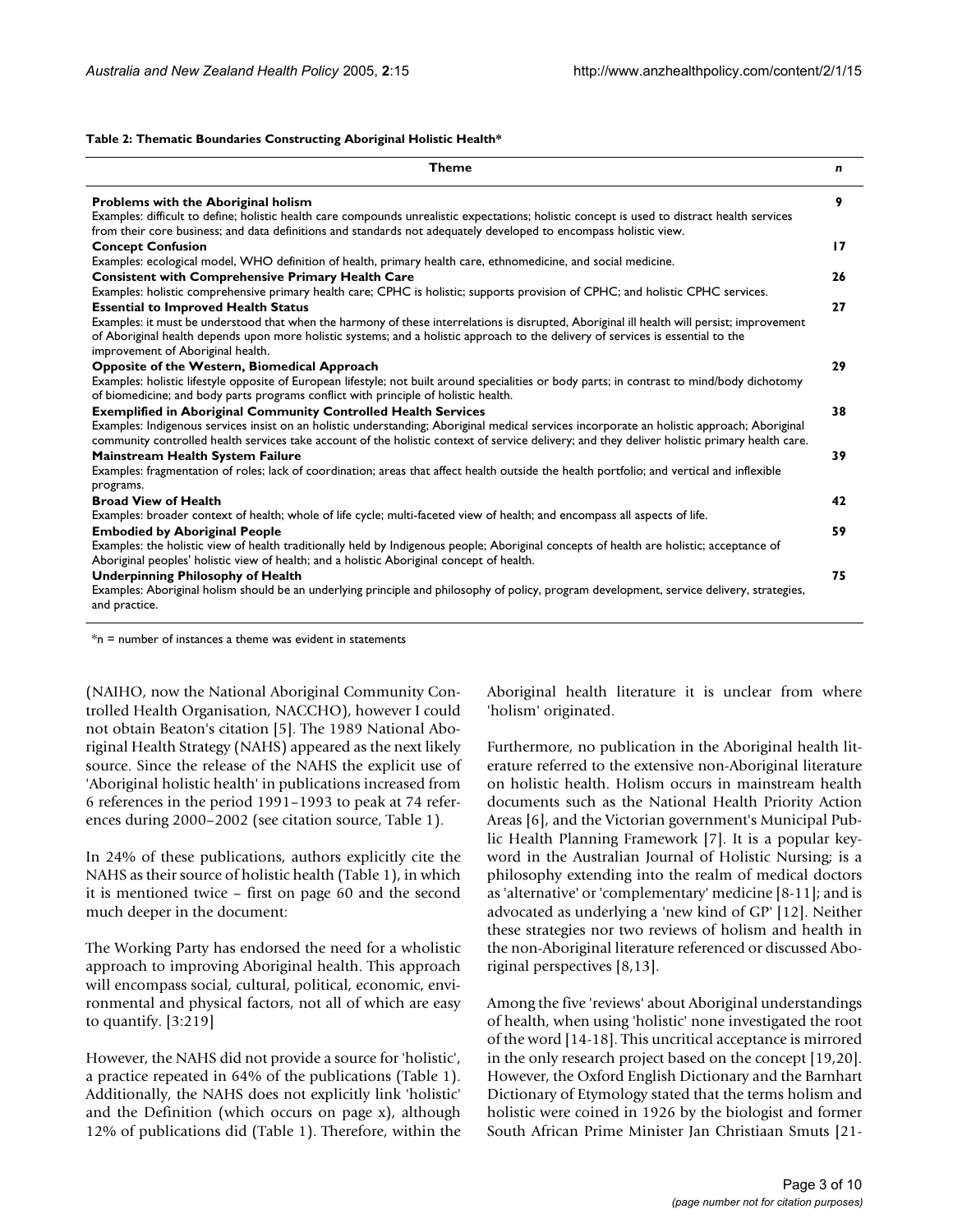**Table 3: Inter-related Elements of Aboriginal Holistic Health\***

| Element                      | n | Element                                            | n  |
|------------------------------|---|----------------------------------------------------|----|
| <b>Ideological</b>           |   | 2 Economic                                         | 9  |
| Lifestyle                    |   | 2 Mental                                           | 9  |
| Nutrition                    |   | 2 Physical Environment/<br>Infrastructure          | н  |
| Service Environment/access   |   | 2 Individual                                       | 25 |
| Education                    |   | 3 Spiritual                                        | 29 |
| Governance                   |   | 3 Well being                                       | 29 |
| ldentity                     |   | 3 Community (development, capacity,<br>leadership) | 32 |
| Life-death-life              |   | 5 Emotional                                        | 33 |
| Land                         |   | 6 Physical                                         | 33 |
| <b>Political Environment</b> |   | 6 Cultural                                         | 35 |
| Whole-of-life-view           |   | 6 Social                                           | 38 |
| Family                       | 7 |                                                    |    |

\*n = number of instances an element was stated

23]. Their definitions have obvious connections with the Definition, where both invoke the interconnectedness or 'whole' aspects of holism:

'parts of a whole are in intimate interconnection, such that they cannot exist independently of the whole, or cannot be understood without reference to the whole, which is thus regarded as greater than the sum of its parts' [22:828]

'to designate the tendency in nature to produce wholes (i.e. bodies or organisms) from the ordered grouping of unit structures' [23:307]

It could be surmised that the appropriation of an English language construct was necessary as it is claimed that:

'... while Aboriginal languages do accommodate the complex inter-related constructs involved, Western languages cannot and nor can the relevant Aboriginal constructs be translated' [24:90]

Perhaps this partly explains why the concepts of *mwarre*, *punyu*, and *wankaru* [15,25,26] do not receive any indepth attention. Additionally, the cross-cutting rivalries and intra-cultural conflict within Aboriginal Australia could be another reason, as the advocacy of one term from one Aboriginal group is seen as an offence to other groups. It also seems difficult to believe that after thirty years of existence of the concept, Aboriginal health leaders and health professionals could not better articulate its meanings, or the meanings of other concepts. An understanding of the meanings attached to these concepts would prove valuable to policy makers who are advised to consider the heterogeneity of Aboriginal cultures [27]. This has significant implications for consultation mechanisms, as outline further below.

Finally, a profound contradiction exists in that 'holism' in text originates from a Western source, but the NAHS states that 'Aboriginal culture is the very antithesis of Western ideology' [3:ix]. Furthermore, although exclusively written in the English language the NAHS is referred to as an 'Aboriginal document' [28]. If culturally based concepts allude to a range of meanings, and if 'such meanings delineate the conceptual field within which action develops' [26:65], then whose cultural base is it?

# *Essential to Improve Health?*

The uncertainty about holism's 'Aboriginality' disempowers the idea that it is essential to improve health (Table 2). Adding to this is the variation of wording and constituent elements of the Definition. For example, NACCHO use this version in their 2003–2006 business plan:

Aboriginal health is holistic, encompassing mental health and physical, cultural and spiritual health. Land is central to well being. Crucially, it must be understood that when the harmony of these interrelations is disrupted, Aboriginal ill health will persist. [29:5]

This significantly diverges from the Definition – where did the social and community go and how did land become central? To what specific interrelations do they refer? In trying to clarify the interrelated elements, in the literature most of the time authors replicated elements stated in the Definition (Table 3), while other elements are added, subtracted or modified without a justification for doing so. The Definition is frequently inserted into documents in cut-down, re-worded and re-phrased versions. This is from the *National Aboriginal and Torres Strait Islander Health Strategy: Framework for Action by Governments* (hereafter the Framework):

A holistic approach: recognising that the improvement of Aboriginal and Torres Strait Islander health status must include attention to physical, spiritual, cultural, emotional and social well-being, community capacity and governance. [27:2]

The Framework was developed by the National Aboriginal and Torres Strait Islander Health Council, agreed to by all governments, and critically, it claims Aboriginal ownership through extensive consultations. This places the concept in a central strategic position to frame actions in the health system. However, how can it be given due merit considering the implications about its cultural validity in combination with a selective use of constituent elements and shifting definitional boundaries?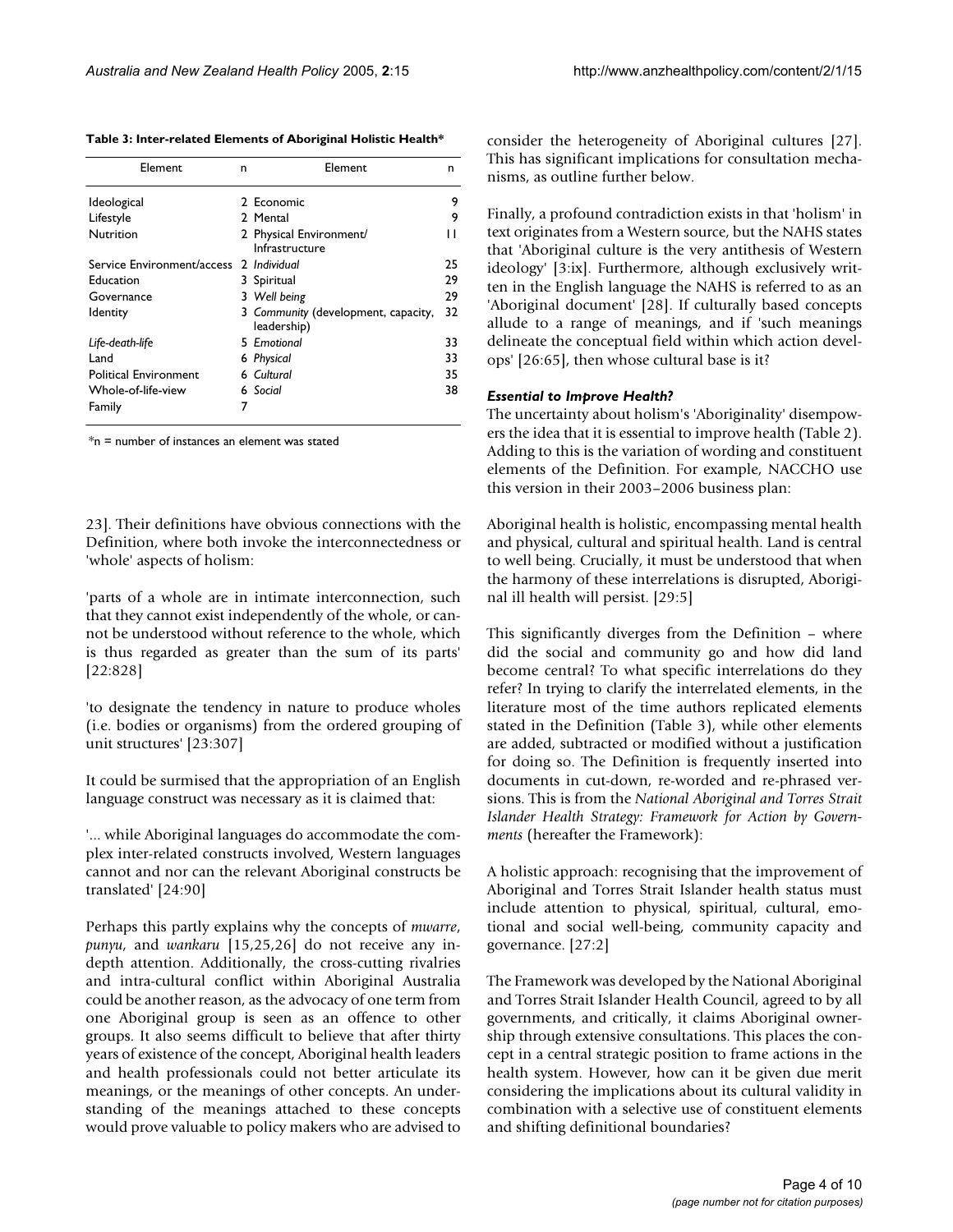# *Mixed Messages*

Furthermore, in considering the integrity of the publications, they come from a wide variety of authors from different disciplines, writing in different styles of publication with various organisational affiliations (Table 1). Their understanding, interpretation and application of holism when they write about Aboriginal health are questionable. This is evident in the mixed messages of confusion, opposition, connection and alignment between Aboriginal and Western ideas of health.

There is conceptual confusion (Table 2) where some authors explicitly link holism to the World Health Organization's definition of health, an ecological or ecosystems approach, a new public health approach, and a systems model of thinking [30-37]. The working party of the NAHS quoted the WHO definition of primary health care in full [3:x], without questioning its cultural origins. Additionally, the Framework states that:

Within the health system, the crucial mechanism for improving Aboriginal and Torres Strait Islander health is the availability of comprehensive primary health care services. [27:1]

The acceptance and uptake of this Western approach appears unproblematic in the NAHS and the literature where Aboriginal holistic health is consistent with comprehensive primary health care (Table 2). Further confusion ensues through the conceptual overlap with primary care, comprehensive primary health care [38,39], and vertical primary health care, which 'forms only a part of comprehensive primary health care, which is a broader, holistic approach to health problems' [40:146]. These differences appear trivial, but their philosophical underpinnings have important implications for operationalisation into health system [38,39].

Both the mainstream and Aboriginal health literature position holism as opposite, counter, or antithetical to the Western biomedical model of health [8,13,26,41-45]. Three senses to this discourse emerge from the literature, the most prominent being the health professions past ethos of colonialism – 'the domination of Aboriginal health care by the medical model approach fitted well with other assimilation policies of the period' [3:59]. In a second sense biomedicine, in contrast with holism, is said to devalue or disregard personal and societal social, economic, environmental and cultural factors on health [33,46]. A third sense relates to biomedicine's Enlightenment rationalist heritage which tends to emphasise a mechanistic view of the body, reducing 'health' to an absence of biochemical and physiological symptoms [33,47].

However, there seems to be a degree of connection between biomedicine and holism because the phrase 'not just the physical well-being of the individual' of the Definition seems to connect with biomedical constructions. Additionally, both the NAHS and the Framework heavily depend on biomedical indices (statistics of illness) in the construction of health need. Therefore, there are points of connection between Aboriginal concepts of health or well-being and biomedical knowledge, as Anderson has noted [26].

Furthermore, there seems to be some alignment between Western and Aboriginal views as both accept the need for a broad view of health. The 1948 WHO definition of health underpins the 1978 Declaration of Alma Ata as accepted in Australian through the 1979 'Health for All' policy [15]. These developments precede the NAHS (1989), and there are similarities between the Definition and the WHO version of health. The Australian health system is also more accepting of other world views in what Heather Eastwood (2000) calls a 'postmodernist movement' that challenges the superiority of the positivist, modern world view. Also, policy makers are more aware of the need to consider ethnicity and culture in health policy [48].

These confusing messages detract from the clarity needed to support the theme of Aboriginal holism as an underpinning philosophy of health (Table 2). What they also signal is that both Western and Aboriginal societies are heterogeneous and contain a multiplicity of health concepts [26,49]. Moving the discussion from a conceptual level to the service delivery level, the literature contains further contradictory meanings.

# *Which Health System Failure?*

Aboriginal people access both Aboriginal-specific and mainstream health services [38,50]. This contrasts with a theme suggesting the failure of the mainstream health system to address Aboriginal health (Table 2), principally because health 'is holistic, a concept that many Western models of healthcare delivery fail to identify and therefore accommodate' [42:222]. Nevertheless, some advocates are fervent that mainstream services should [51], and have [52] become more holistic. Therefore, it is no surprise that the Commonwealth Health portfolio:

is pursuing a two pronged approach, which aims to both improve accessibility and responsiveness of the mainstream health system and to provide complementary action through Indigenous specific health programs. [53:161]

The efficacy of this policy seems justifiable as large potential gains in Aboriginal health could be realised through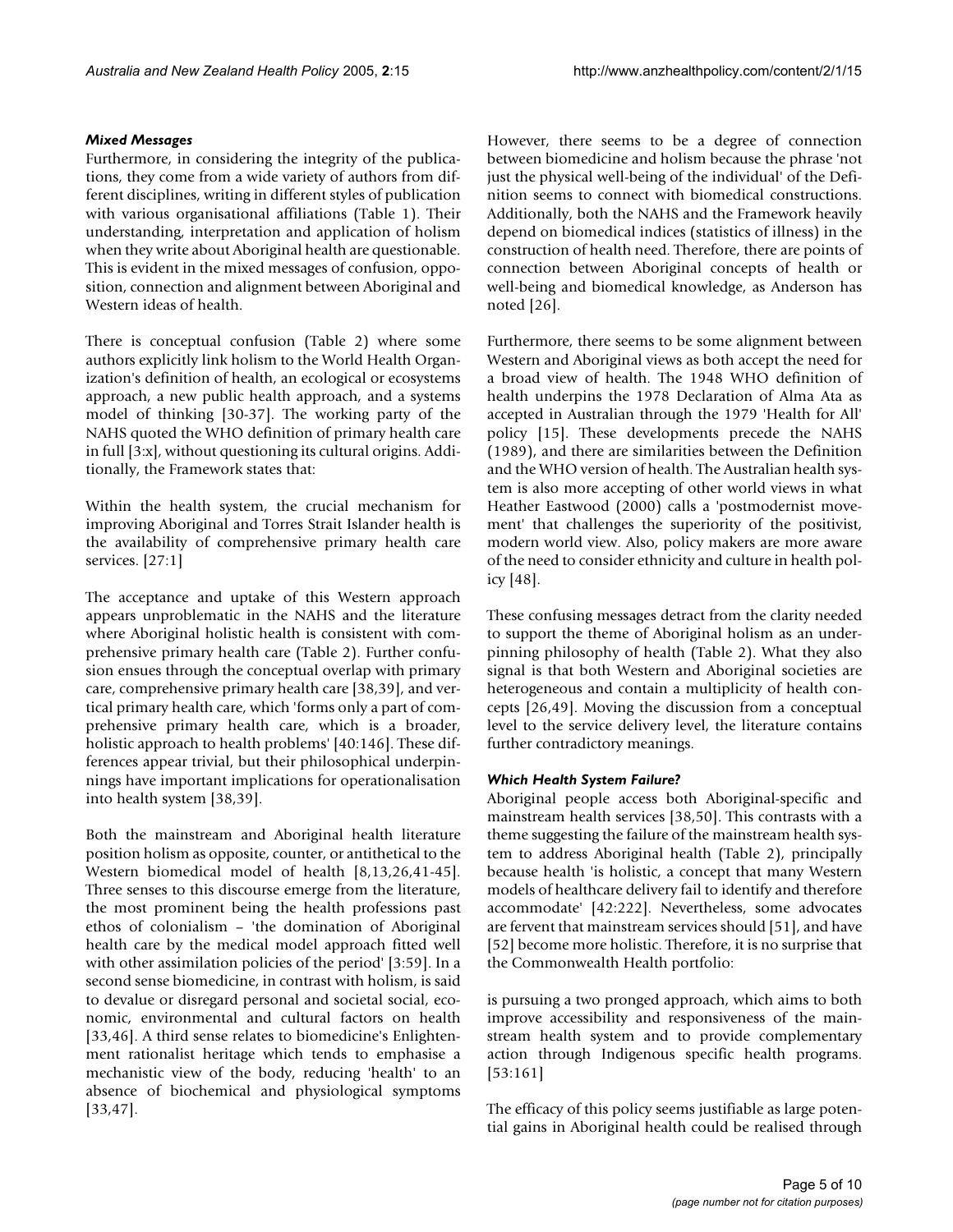reorienting Australia's \$66.6 billion health system [54]. Advocates readily support work to improve mainstream system access following from many initiatives developed in the NAHS and the Framework. Additionally, governments fund and support more than 100 Aboriginal community controlled health services (ACCHS) initiated since 1971 [24,50] that are said to exemplify holism (Table 2). Published literature from ACCHS would assist policy makers in clarifying service delivery implications of holism, however only 16% of the publications came from Aboriginal organisations (Table 1).

Some descriptive literature is available [55,56] but none based on evaluations of their relative effectiveness [57], although community controlled service delivery is often uncritically proclaimed as 'an uncontested good' [57:4]. Furthermore there is an array of different types of Aboriginal service delivery models covered under the banner of holistic services, ranging from dedicated Aboriginal medical services to multi-purpose cooperatives with health as part of their overall function, to separate substance misuse services [56]. This lack of critical evaluation research is a major impediment to understanding the efficacy of ACCHS, and how the lessons of their operations could influence mainstream health system reforms.

This adds to the theme where some authors note problems with the concept (see Table 2), which include that relying on it may divert attention and resources away from the core business of health services, and lead to difficulties in establishing effective measures and indicators [49,58,59]. However, they fail to elucidate specific criteria and evidence for their assertions. These factors combine with the findings outlined above mean any argument for success of failure of the health system has limited empirical basis for justification. As such, the Commonwealth could justify saying that:

The health needs of Indigenous Australians are largely met through the funding and delivery of mainstream health services, with services specially targeting Aboriginal and Torres Strait Islander people complementing these mainstream services. [60:v]

In a broader sense, often accused of poor coordination Commonwealth Government agencies are beginning 'to engage in holistic thinking and think beyond the boundaries, conceptualise broad outcomes, and understand areas of commonality' [61:53]. However, government officials face a maze of uncoordinated Indigenous structures to navigate [62]. Of the thousands of Aboriginal organisations the potential exists for an 'Indigenous order of Australian government' [63], but attempts such as coalitions of Aboriginal organisations [64,65] fail to present coherent policy positions.

# *Health Professional Separatism?*

In terms of health service delivery, authors are quite willing to claim that Aboriginal people embody holism (Table 2). For example, within ACCHS 'the Health Worker role is driven by a holistic approach' [66:xiii]. Furthermore, the Queensland Department of Health ' understands that recruiting Indigenous peoples will better position Queensland Health to... develop a holistic approach to health' [67:3]. These meanings imply a strict separatism between Aboriginal people and ACCHS and non-Aboriginal people and mainstream services.

An implication of this is seen in the definition of community control where 'Aboriginal people must determine and control the pace, shape and manner of change and decision-making at local, regional, state and national levels' [24:77]. Seemingly in agreement, the Australian Medical Association (AMA) supports Aboriginal holism [68]. However, they staunchly defend placing doctors at the centre of primary health care: 'the AMA strongly recommends that all PHC should be delivered through general practice' [69:4] and emphasise 'The unique clinical skills of GPs in providing holistic/social care' [69:2]. Additionally, in spite of the assimilation label attached to the medical profession in the NAHS, the NAHS Working Party accepts the WHO primary health care model developed under the conceptual umbrella of the WHO definition of health. This was developed by experts (professors and medical doctors) with a background in social medicine, one of whom became the first Director-General of the WHO [49].

In practice, mainstream doctors question their own scientific training in providing health care [8], and there is an increased number of both doctors working in Aboriginal health services, and of Aboriginal doctors [50]. Medical doctors receive particular criticism in Aboriginal health, but they have a significant role in the advocacy for Aboriginal rights and in working with Aboriginal organisations [70]. Medical educators have access to medical curricula improvements to incorporate Aboriginal health [71,72]. There also exist a wide range of internet resources specifically targeting the health professional [73-75]. The proposition of separatism between Aboriginal and non-Aboriginal people, concepts of health and antithetical, unchanging cultures appears undercut by the willingness of health professionals to challenge culturally established norms, and to be culturally sensitive in their approach.

# *Implications for Health Policy and Strategy Development Processes*

I posed the question earlier: could incapacity to engage effectively with the concept undermine health system improvements? I have shown that through the medium of literature synthesis that effective engagement is not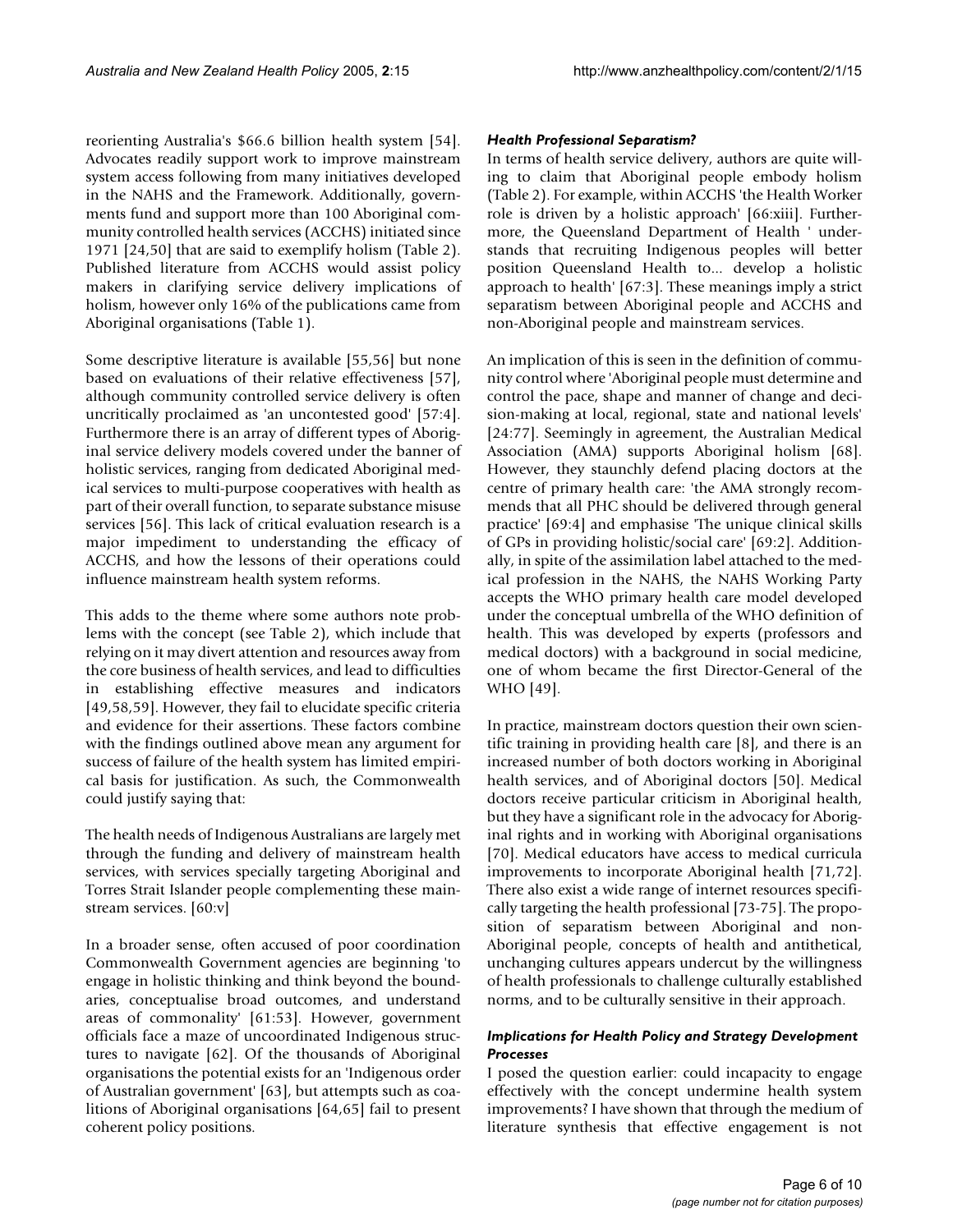possible which is a significant barrier for systemic reform because health strategy construction relies heavily on published literature. This partly undermines the theme of an underpinning philosophy of health (Table 2) as accepted as an explicit policy principle by the Victoria, Northern Territory, New South Wales, Queensland, and Western Australia Governments, and as advocated for as a policy principle by professional associations and a range of non-Government organisations.

However, arguably more meaningful engagement occurs through oral communication. Consultation meetings include a wide range of Aboriginal and non-Aboriginal people across the country. This multitude of voices project preferences through ideological, institutional, professional, and cultural perspectives. While advocates may agree with the concept in principle, each could be tapping into their particular view of holism. For example, some medical literature suggests doctors view 'holistic treatments' as alternative or complementary medicine such as acupuncture, relaxation, massage, and hypnotism [8,41,43].

Additionally, strategies receive ministerial endorsement after processing through a hierarchy of advisory and consultative committees. For example, in the development of the *National Aboriginal and Torres Strait Islander Nutrition Strategy and Action Plan*, the majority-Aboriginal working party was in effect a sub-sub-sub-committee of the endorsing committee: the Australian Health Ministers Advisory Council [76]. This and other endorsing councils do not include an Aboriginal person to explain the complexities and nuances of Aboriginal cultural concepts, and thus revert to understandings from the literature or from their own perspective, clearly as many authors do in the literature.

It could also be argued that one Aboriginal person on endorsing committees would be insufficient, given the hundreds of Aboriginal groups in Australia. This extends to the validity of the majority Aboriginal membership mandate of steering committees, as each may draw on distinct cultural concepts, such as *mwarre*, *punyu*, and *wankaru*. The in-group rivalries are well noted between different Aboriginal tribes as well as between urban, rural and remote communities [77,78]. Finally, the insignificant number of Aboriginal people in all the health system's structures – in 2001 only 0.9% of health care providers were Aboriginal [79:18] – precludes occupying enough positions to give adequate force to oral transfer.

It is perhaps for these reasons that the new reporting framework for the Council of Australian Governments (COAG), set in the *Overcoming Indigenous Disadvantage: Key Indicators* report [80], has a complete absence of references to any Aboriginal concept of health. Significantly, the COAG reporting framework effectively orients all commonwealth ministers to produce efforts consistent with this framework. It is therefore questionable whether Aboriginal concepts and knowledge could receive full argumentation and explanation in these processes, because policy 'is the outcome of the competition between ideas, interests, and ideologies' [81:3]. As such, given the heterogeneity of Aboriginal cultures, ineffective transfer of meanings through written and oral communication, undercut by rivalries and intra-cultural conflict preventing national Aboriginal unification, then the approach of the Howard government of dealing directly with individual Aboriginal communities could well be justified [82].

# **Conclusion**

I conclude that literature synthesis cannot provide an answer to the question: what is the holistic concept of Aboriginal health? Rather, policy makers can justify any answer based on the diversity of the literature, subsequent themes and range of meanings. Furthermore, I question the cultural basis advocates attribute to the concept as immutably Aboriginal, which undermines the credibility of its use. In terms of the range of Aboriginal concepts available, the effective transformation of their meanings into the health system could be enhanced through coherent and articulate written and oral communication. The lack of knowledge about them is serious barrier that should be addressed through more research. This would, in part, enhance the capacity of policy makers to engage meaningfully and confidently with Aboriginal concepts of health. However, further attention needs to be given to the processes of health policy and strategy development so that these meanings receive adequate consideration and argumentation in written and oral forms. Otherwise, health outcomes for Aboriginal people may continue along an appalling path.

# **Methods**

# *Literature Detection*

The Australian Aboriginal health literature was defined as Australian publications on Aboriginal affairs with a health specific focus or section and which explicitly stated the terms 'holistic' or 'wholistic'. Publication detection occurred using the search string: (Aborig\* OR Indigenous) AND (holistic OR wholistic) AND health, applied to the databases of *Informit*: APAIS (health, public affairs), ATSIhealth, CINAHL, Health and Society, Australian Medical Index, Rural; as well as MEDLINE and PubMed. Results from each database were cross-referenced and duplicate items removed, with periodic repeat searches ensuring new publication capture. Additionally, snowball searching of journals enabled capture of older publications and those not listed in the databases. Finally,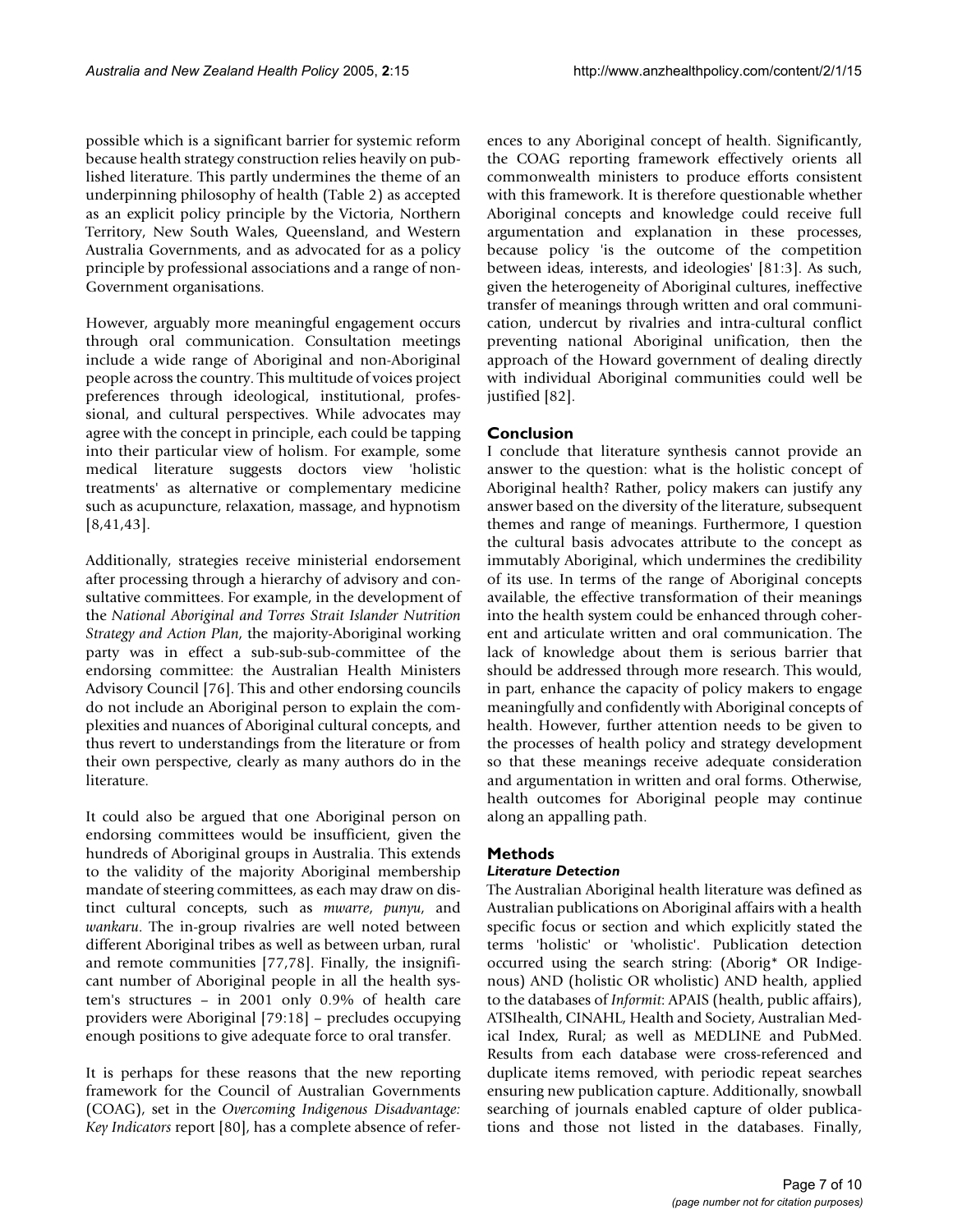Aboriginal affairs reports were detected through relevant government and organisational internet sites and searched for key terms. The publication characteristics are shown in Table 1.

#### *Content and Thematic Analysis*

Through content analysis, the various statements and phrases explicitly associated with the key terms were entered into a spreadsheet and grouped into common categories to 'count' (Table 2 – n) the number of instances a theme occurred. Content analysis is not concerned with the subject categories' production, reception or with any effects [4], and the count number should not be taken as the sole indicator of the importance or otherwise of a theme. The themes emerged from the overt and implied meanings of statements and evolved with multiple readings of the literature, until a clear list emerged, and at times more than one theme was evident within a statement (Table 2).

# **List of Abbreviations**

ACCHS – Aboriginal Community Controlled Health Services

AMA – Australian Medical Association

COAG – Council of Australian Governments

GP – General Practitioner

NACCHO – National Aboriginal Community Controlled Health Organisation

NAHS – 1989 National Aboriginal Health Strategy

NAIHO – National Aboriginal and Islander Health Organisation

PHC – Primary Health Care

WHO – World Health Organization

#### **Competing interests**

The author(s) declare that they have no competing interests.

#### **Authors' contributions**

ML is solely responsible for the study.

#### **Acknowledgements**

I thank Professor Ian Anderson and Dr Jeannie Devitt for their supervision and support during the study. Thank you to Yin Paradies, Emma Kowal, and Jane Lloydfor constructively critical comments on drafts of this paper. A scholarship from the then Cooperative Research Centre for Aboriginal and Tropical Health provided a stipend for six months to complete the study,

which was a component of a Master of Public Health degree delivered through the Menzies School of Health Research.

#### **References**

- 1. Hilless M, Healy J: *Health Care Systems in Transition: Australia 2001* Copenhagen: European Observatory on Health Care Systems, World Health Organisation; 2001.
- 2. Hunter P: **Searching for a New Way of Thinking in Aboriginal Health.** *The Australian Health Consumer* 1999, **2:**16-17.
- 3. National Aboriginal Health Strategy Working Party: *A National Aboriginal Health Strategy* Canberra: Department of Aboriginal Affairs; 1989.
- 4. Chapman S: **Content Analysis.** In *Handbook of Public Health Methods* Edited by: Kerr C, Taylor R, Heard G. Sydney: McGraw-Hill Companies, Inc; 1998:483-490.
- 5. Beaton N: **[The Role of the General Practitioner in Aboriginal](http://www.ncbi.nlm.nih.gov/entrez/query.fcgi?cmd=Retrieve&db=PubMed&dopt=Abstract&list_uids=8141678) [Health.](http://www.ncbi.nlm.nih.gov/entrez/query.fcgi?cmd=Retrieve&db=PubMed&dopt=Abstract&list_uids=8141678)** *Australian Family Physician* 1994, **23:**11-13.
- 6. Commonwealth Department of Health and Aged Care and the Australian Institute of Health and Welfare: *National Health Priority Areas Report – Diabetes Mellitus – 1998* Canberra: Commonwealth of Australia; 1999.
- 7. Victorian Department of Human Services: *Municipal Public Health Planning Framework* Melbourne: Victorian State Government; 2001.
- 8. Eastwood H: **Why Are Australian GPs Using Alternative Medicine? Postmodernisation, Consumerism and the Shift Towards Holistic Health.** *Journal of Sociology* 2000, **36:**133-156.
- 9. Zollman C, Vickers A: **[What is Complementary Medicine?](http://www.ncbi.nlm.nih.gov/entrez/query.fcgi?cmd=Retrieve&db=PubMed&dopt=Abstract&list_uids=10480829)** *British Medical Journal* 1999, **319:**693-696.
- 10. Baer HA, Hays J, McClendon N, McGoldrick N, Vespucci R: **The Holistic Health Movement in the San Francisco Bay Area: Some Preliminary Observations.** *Social Science and Medicine* 1998, **47:**1495-1501.
- 11. Barrett B, Marchand L, Scheder J, Plane MB, Maberry R, Appelbaum D, Rakel D, Rabago D: **Themes of Holism, Empowerment, Access, and Legitimacy Define Complementary, Alternative, and Integrative Medicine in Relation to Conventaionl Biomedicine.** *The Journal of Alternative and Complementary Medicine* 2003, **9:**937-947.
- 12. Kamien M: **The Tasks of General Practice.** *Australian Family Physician* 2002, **31:**1-3.
- 13. McKee J: **Holistic Health and the Critique of Western Medicine.** *Social Science and Medicine* 1988, **26:**775-784.
- 14. Burden J: **Health: A Holistic Approach.** In *Aboriginal Australia: An Introductory Reader in Aboriginal Studies* Edited by: Bourke C, Bourke E, Edwards B. St. Lucia: University of Queensland Press; 1994:157-178.
- 15. Brady M: **WHO Defines Health?: Implications of Differing Definitions on Discourse and Practice in Aboriginal Health.** In *Aboriginal Health: Social and Cultural Transitions* Edited by: Robinson G. Darwin: NTU Press; 1995:187-192.
- 16. Maher P: **[A Review of 'Traditional' Aboriginal Health Beliefs.](http://www.ncbi.nlm.nih.gov/entrez/query.fcgi?cmd=Retrieve&db=PubMed&dopt=Abstract&list_uids=10732513)** *Australian Journal of Rural Health* 1999, **7:**229-236.
- 17. Morgan D, Slade M, Morgan C: **Aboriginal Philosophy and its Impact on Health Care Outcomes.** *Australian and New Zealand Journal of Public Health* 1997, **21:**597-601.
- 18. Dillon A: **Total Health.** *Aboriginal and Islander Health Worker Journal* 1999, **23:**3-4.
- 19. Houston ES: **The Past, the Present, the Future of Aboriginal Health Policy. Doctoral Thesis.** Division of Health Sciences, Curtin University of Technology; 2003.
- 20. Western Australian Office of Aboriginal Health: **Aboriginal Definition of Health Need.** In *Report on Indigenous Funding – Volume 3: Consultant's Reports Volume 3*. Canberra: Commonwealth Grants Commission; 2001:247-423.
- 21. Barnhart RK, Ed: **The Barnhart Dictionary of Etymology.** H.W. Wilson Company; 1988.
- 22. Soanes C, Stevenson A, Eds: **Oxford Dictionary of English: Second Edition.** London: Oxford University Press; 2003.
- 23. Simpson JA, Weiner ESC, Eds: **The Oxford English Dictionary (2nd ed) Volume VII Hat-Intervacuum.** London: Clarendon Press; 1989.
- 24. Bell K, Couzos S, Daniels J, Hunter P, Mayers N, Murray R: **Aboriginal Community Controlled Health Services.** In *General Practice in Australia: 2000* Canberra: Commonwealth Department of Health and Aged Care; 2000:74-103.
- 25. Devanesen D: **Traditional Aboriginal Medicine Practice in the Northern Territory.** *Quarterly* 2000, **33:**10-13.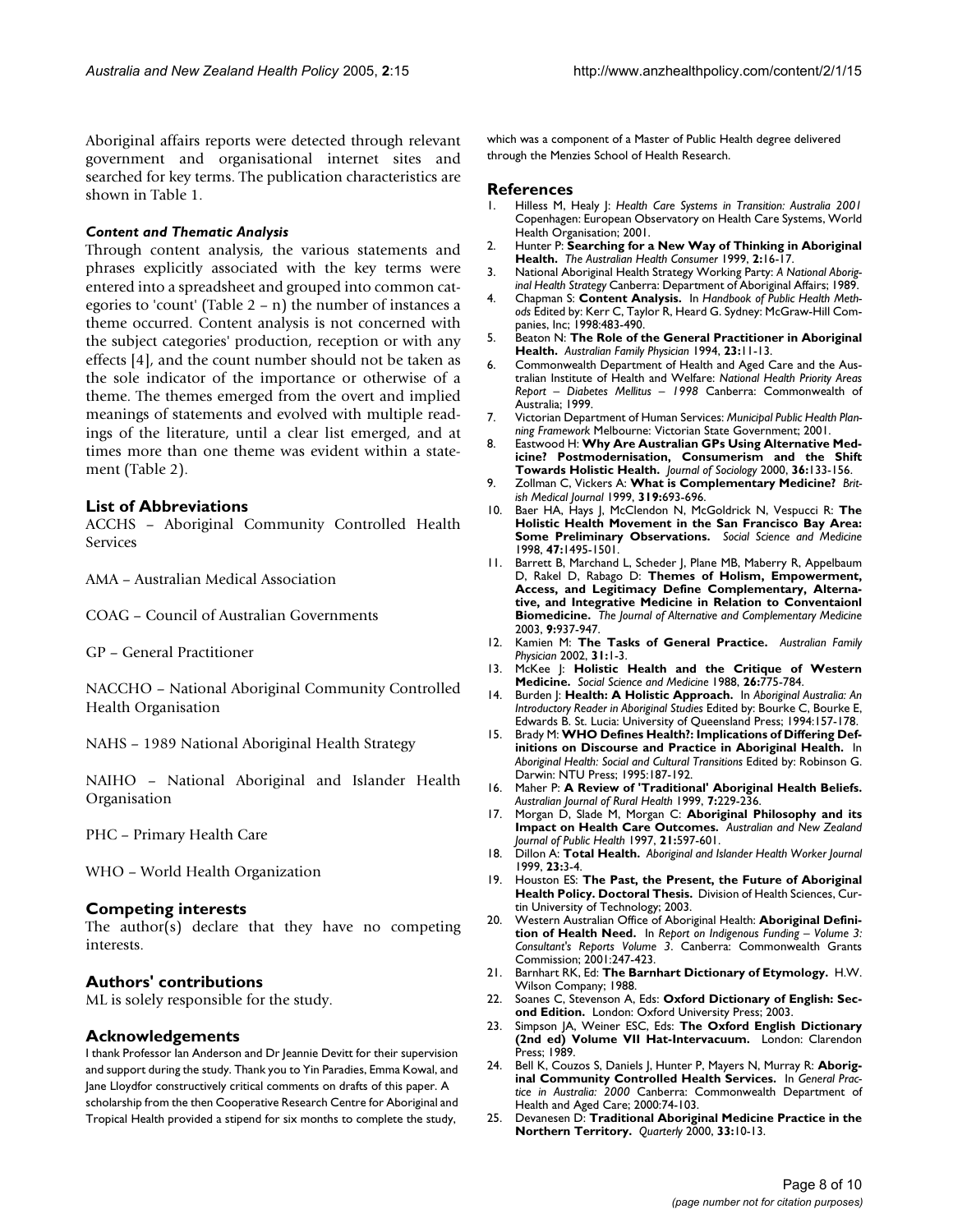- 26. Anderson I: **Aboriginal Well-being.** In *Health In Australia: Sociological Concepts and Issues (2nd ed)* 2nd edition. Edited by: Grbich C. Sydney: Longman; 1999:53-73.
- 27. National Aboriginal and Torres Strait Islander Health Council: *National Strategic Framework for Aboriginal and Torres Strait Islander Health: Framework for Action by Governments* Canberra: NATSIHC; 2003.
- 28. Murray R, Bell K, Couzos S, Grant M, Wronski I: **Aboriginal Health and the Policy Process.** In *Aboriginal Primary Health Care: An Evidenced Based Approach (2nd edition)* Edited by: Couzos S. Melbourne: Oxford University Press; 2003:1-36.
- 29. National Aboriginal Community Controlled Health Organisation: *National Aboriginal Community Controlled Health Organisation Business Plan 2003–2006* Canberra: NACCHO; 2003.
- 30. Hetzel B: **[Communication and Health Health as an](http://www.ncbi.nlm.nih.gov/entrez/query.fcgi?cmd=Retrieve&db=PubMed&dopt=Abstract&list_uids=2233479) [Ecosystem.](http://www.ncbi.nlm.nih.gov/entrez/query.fcgi?cmd=Retrieve&db=PubMed&dopt=Abstract&list_uids=2233479)** *Medical Journal of Australia* 1990, **153:**548-551.
- 31. Barlett B: *An Aboriginal Health Worker's Guide to Family, Community and Public Health* Alice Springs: Central Australian Aboriginal Congress; 1995.
- 32. Khoury P: **Aboriginal Health as a Social Product.** In *Second Opinion: An Introduction to Health Sociology* Edited by: Germov J. Melbourne: Oxford University Press; 1998:57-74.
- 33. Knight J: **Models of Health.** In *Second Opinion: An Introduction to Health Sociology* Edited by: Germov J. Melbourne: Oxford University Press; 1998:136-155.
- 34. Hetzel B: **Historical Perspectives on Indigenous Health in Australia.** *Asia Pacific Journal of Clinical Nutrition* 2000, **9:**157-163.
- 35. Devitt J, Hall G, Tsey K: *An Introduction to the Social Determinants of Health in Relation to the Northern Territory Indigenous Population. Occasional Paper Series No. 6* Darwin: Cooperative Research Centre for Aboriginal and Tropical health; 2001.
- 36. Devitt J, Hall G, Tsey K: **Underlying Causes.** In *The Health and Welfare of Territorians* Darwin: Northern Territory Government; 2001:9-18.
- 37. Mathews S, Jenkin R, Frommer M, Tjhin M, Rubin G: *When Research Reports and Academic Journals are Clearly Not Enough. Strengthening the Links between Aboriginal Health Research and Health Outcomes. Occasional Papers Series Issue No. 4* Darwin: Cooperative Research Centre for Aboriginal and Tropical Health; 2001.
- 38. Anderson I, Young H, Markovic M, Manderson L: **Koori Primary Health Care in Victoria: Developments in Service Planning.** *Australian Journal of Primary Health: Interchange* 2000, **6:**24-35.
- 39. Kelleher H: **Why Primary Health Care Offers a More Comprehensive Approach for Tackling Health Inequalities than Primary Care.** *Australian Journal of Primary Health* 2001, **7:**57-61.
- 40. Tilton E: **Aboriginal Health An Historical Approach.** In *The Health and Welfare of Territorians* Darwin: Northern Territory Government; 2001:143-150.
- 41. Davis A, George J: *States of Health: Health and Illness in Australia* Artarmon: Harper Educational; 1988.
- 42. Brown N: **[Reflections on the Health Care of Australia's Indig](http://www.ncbi.nlm.nih.gov/entrez/query.fcgi?cmd=Retrieve&db=PubMed&dopt=Abstract&list_uids=10619148)[enous People.](http://www.ncbi.nlm.nih.gov/entrez/query.fcgi?cmd=Retrieve&db=PubMed&dopt=Abstract&list_uids=10619148)** *Journal of Quality in Clinical Practice* 1999, **19:**211-222.
- 43. Wearing M: **Medical Dominance and the Division of Labour in the Health Professions.** In *Health In Australia: Sociological Concepts and Issues* 2nd edition. Edited by: Grbich C. Sydney: Longman; 1999:197-216.
- 44. Dodson M: *Aboriginal and Torres Strait Islander Social Justice Commissioner – Second Report 1994* Canberra: Commonwealth of Australia; 1995.
- 45. McDermott R, Beaver C: **Models for Horizontal Equity in Resource Allocation in Aboriginal Health.** *Australian and New Zealand Journal of Public Health* 1996, **20:**13-15.
- 46. Lewis J: **A Dialectical Perspective on the Environment and Health.** In *Analysing Health Policy Volume Chapter 8*. Edited by: Geelong LH. Allen & Unwin; 1997:1-9.
- 47. Hahn R, Kleinman A: **Biomedical Practice and Anthropological Theory: Frameworks and Directions.** *Annual Review of Anthropology* 1983, **12:**305-333.
- 48. Kimberley Aboriginal Medical Services Council, Effective Healthcare Australia, James Cook University: *Guidelines for the Development, Implementation and Evaluation of National Public Health Strategies in Relation to Aboriginal and Torres Strait Islander Peoples: Approaches and Recommendations* Melbourne: National Public Health Partnership; 2002.
- 49. Brady M, Kunitz S, Nash D: **WHO's Definition?: Australian Aborigines, Conceptualisations of Health and the World Health**

**Organization.** *Migrants, Minorities and Health: Historical and Contemporary Studies* 1997:272-290.

- 50. Dwyer J, Silburn K, Wilson G: *Consultant Report No 1. National Strategies for Improving Indigenous Health and Health Care* Canberra: Commonwealth of Australia; 2004.
- 51. Social Health Reference Group: *Consultation Paper for the Development of the Aboriginal and Torres Strait Islander National Strategic Framework for Mental Health and Social and Emotional Well Being 2004–2009* Canberra: Commonwealth Department of Health and Ageing; 2003.
- 52. Urbis Keys Young: *Evaluation of the Emotional and Social Well Being (Mental Health) Action Plan* Canberra: Commonwealth of Australia; 2001.
- 53. Commonwealth Department of Health and Aged Care: *2002–2003 Portfolio Budget Statements Outcome 7: Aboriginal and Torres Strait Islander Health* Canberra: Commonwealth of Australia; 2001.
- 54. Australian Institute of Health and Welfare: *Australia's Health 2004. AIHW Cat. No. AUS 44* Canberra: Australian Institute of Health and Welfare; 2004.
- 55. Office for Aboriginal and Torres Strait Islander Health: *Better Health Care – Studies in the Successful Delivery of Primary Health Care Services for Aboriginal and Torres Strait Islander Australians* Canberra: Commonwealth of Australia; 2001.
- 56. Shannon C, Longbottom H: *Consultant Report No 4. Capacity Development in Aboriginal and Torres Strait Islander Health Service Delivery – Case Studies* Canberra: Commonwealth of Australia; 2004.
- 57. National Centre for Epidemiology and Population Health: *Commonwealth Grants Commission Indigenous Funding Inquiry Submission. IfI/SUB/ 0060* Canberra: Commonwealth Grants Commission; 2000.
- 58. Australian Bureau of Statistics: *The Health and Welfare of Australia's Aboriginal and Torres Strait Islander Peoples 2001* Canberra: Commonwealth of Australia; 2001.
- 59. Wilson J: **[Remote Area Aboriginal Health Services for Manag](http://www.ncbi.nlm.nih.gov/entrez/query.fcgi?cmd=Retrieve&db=PubMed&dopt=Abstract&list_uids=11421966)[ers: Key Practice Challenges.](http://www.ncbi.nlm.nih.gov/entrez/query.fcgi?cmd=Retrieve&db=PubMed&dopt=Abstract&list_uids=11421966)** *Australian Journal of Rural Health* 2001, **9:**138-140.
- 60. Commonwealth Department of Health and Aged Care: *Health and Aged Care Portfolio Submission to the Commonwealth Grants Commission's Inquiry into Indigenous Funding* Canberra: Commonwealth Grants Commission; 2000.
- 61. Management Advisory Committee: *Connecting Government: Whole of Government Responses to Australia's Priority Challenges* Canberra: Australian Public Service; 2004.
- 62. House of Representatives Standing Committee on Aboriginal and Torres Strait Islander Affairs: *Many Ways Forward: Report of the Inquiry into Capacity Building and Service Delivery in Indigenous Communities* Canberra: The Parliament of the Commonwealth of Australia; 2004.
- Sanders W: Towards an Indigenous Australian Order of Australian Govern*ment: Rethinking Self-determination as Indigenous Affairs Policy* Canberra: Centre for Aboriginal Economic Policy Research, Australian National University; 2002.
- 64. **From Dispossession to Reconciliation** [[http://www.aph.gov.au/](http://www.aph.gov.au/library/pubs/rp/1998�99/99rp27.htm) [library/pubs/rp/1998–99/99rp27.htm\]](http://www.aph.gov.au/library/pubs/rp/1998�99/99rp27.htm)
- 65. **Media Release New Coalition of Aboriginal Organisations** [[http://www.naccho.org.au/newcoalition.html\]](http://www.naccho.org.au/newcoalition.html)
- 66. Curtin Indigenous Research Centre, Centre for Educational Research and Evaluation Consortium, Jojara & Associaties: *Training Re-visions. A National Review of Aboriginal and Torres Strait Islander Health Worker Training* Perth: Curtin Indigenous Research Centre; 2001.
- 67. Queensland Health: *Queensland Indigenous Health Workforce Strategy* Brisbane: Queensland Government; 1999.
- 68. Australian Medical Association: *Preventable Chronic Disease Strategies in Aboriginal and Torres Strait Islander Peoples* Canberra: AMA; 2001.
- 69. **AMA Position Paper on Primary Health Care** [\[http://](http://www.ama.com.au/web.nsf/doc/SHED-5FZ326) [www.ama.com.au/web.nsf/doc/SHED-5FZ326](http://www.ama.com.au/web.nsf/doc/SHED-5FZ326)]
- 70. **Media Release NACCHO and AMA Announce Major Aboriginal Health Report** [[http://www.naccho.org.au/NACCHOan](http://www.naccho.org.au/NACCHOandAMA.html) [dAMA.html](http://www.naccho.org.au/NACCHOandAMA.html)]
- 71. Phillips G, the Committee of Deans of Australian Medical Schools: *CDAMS Indigenous Health Curriculum Development Project: National Audit and Consultations Report* Melbourne: Centre for the Study of Health and Society, University of Melbourne; 2004.
- 72. Yaxley L: *Aboriginal Health: An Evaluation of the Implementation of Curriculum, Stage One* Melbourne: Royal Australian College of General Practitioners; 2001.
- Victorian Aboriginal Community Controlled Health Organisation, VicHealth Koori Health Research and Community Development, Unit: *Teaching Koori Issues to Health Professionals and Health Students –*